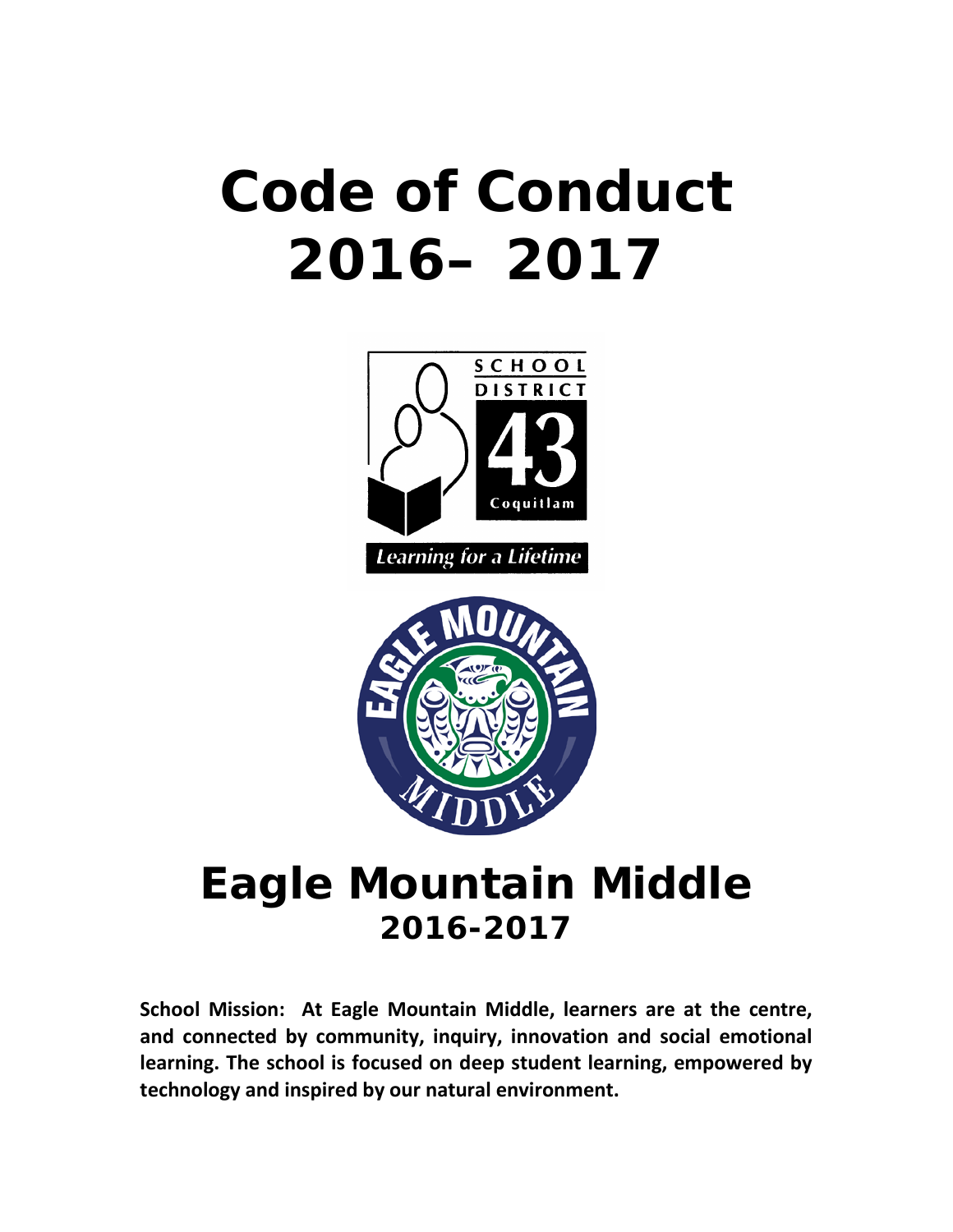#### **I. INTRODUCTION**

Eagle Mountain Middle School's Code of Conduct outlines school expectations and acceptable student behavior as directed by the *School Act* 85(2)(c). The Code of Conduct applies while at school, at school-related activities and in other circumstances where engaging in the activity will have impact on the school environment, including various electronic communications. The code of conduct also pertains to transitions between school and home at the beginning and end of the school day. The Code of Conduct is communicated to all students, parents, and staff annually, and other district staff and visitors as deemed necessary. The Code of Conduct is taught, reinforced and monitored. Each year the Code of Conduct is reviewed to reflect the school's community needs, and to align with the district and provincial school safety initiatives.

# **II. CODE OF CONDUCT: KEY ELEMENTS**

# **1. Process**

*"All British Columbia schools include students, parents and staff in the development and review of codes of conduct."*

The code of conduct as set out in Section 6 of this document, "Standards", was drafted in the spring of 2005, and formalized with students, parents, staff and district staff in autumn of that same year. The Code of Conduct is reviewed annually in late spring, to determine whether any amendments are necessary. We have presented the code to PAC to seek feedback, and have posted the code on the website with a request to have parents review and comment on the document. Teachers have been consulted through team leader and staff meetings and have advocated for their students in this process.

Eagle Mountain Middle has an effective behavior support plan in place to support the code of conduct by focusing on expected behavior in the school. A process was undertaken over six years ago that developed school wide expectations which were driven almost entirely by staff and students, with updates communicated to the PAC and Coquitlam School District. Three years ago we added to our code of conduct by fully implementing a restorative justice approach to creating and maintaining a peaceful environment for all students and staff.

#### **2. Communication**

*"Expectations regarding acceptable conduct are made known to all students, parents and school staff, as well as to temporary staff or visitors. Protocols while acting as ambassadors of the school are made known to students, parents, coaches and involved members of the greater community."*

Each year teachers go over The Code of Conduct with the students. Parents are asked to sign that they have read and discussed the Code with their children. The Code is also posted on the website and contained in the staff handbook, where it is supplemented with the student responsibilities process to be used at Eagle Mountain Middle.

Behavior expectations are communicated to students over the announcements and to parents in newsletters (as particular issues arise). When students need to take responsibility for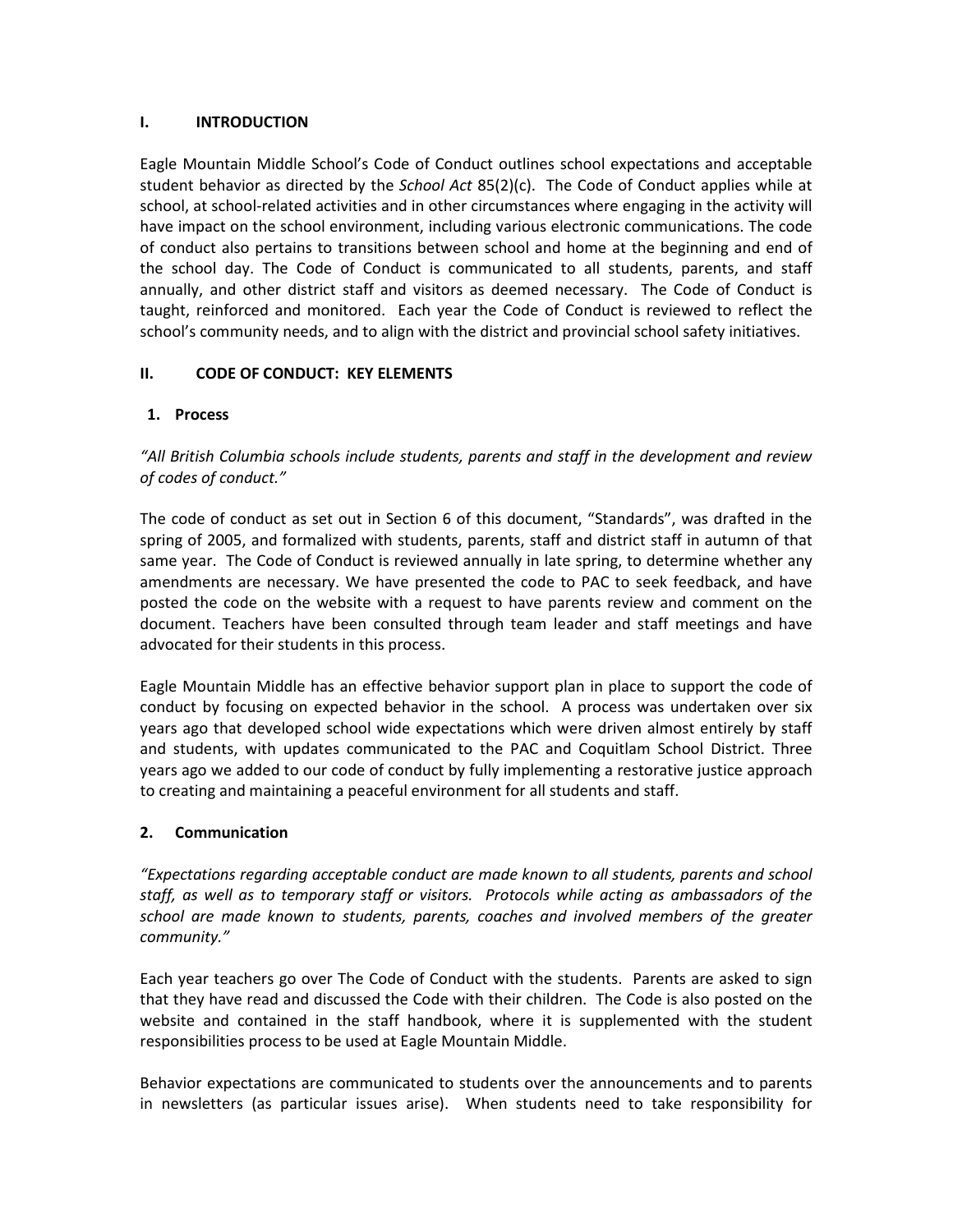harm/damage that they have caused, the discussion between student and adult will always contain reference to expected behaviors, alternative choices the student might have made and a plan to make things right. The elements of these discussions are also reported to the parent if they are called about the issue.

# **3. Implementation**

*"Behavioral expectations outlined in code of conduct are consistently taught and actively promoted. Responses to unacceptable behavior are based consistently on sound principles and are appropriate to the context."*

The Eagle Mountain Middle School community believes it is important to establish a safe, caring environment where everyone belongs and feels connected. In the 2014-2015 school year we had staff and students collaborate through a number of class and team meetings, as well as professional development sessions with staff, to create our "Thunderbird Code". The Thunderbird Code will be implemented in classrooms and teams through ongoing activities and meetings, and school-wide through assemblies and special events. The Thunderbird Code defines the core values and qualities of positive school citizens who are:

- Respectful of others and property
- Inclusive of others
- Inspiring in their actions and learning
- Purposeful in their positive actions and learning

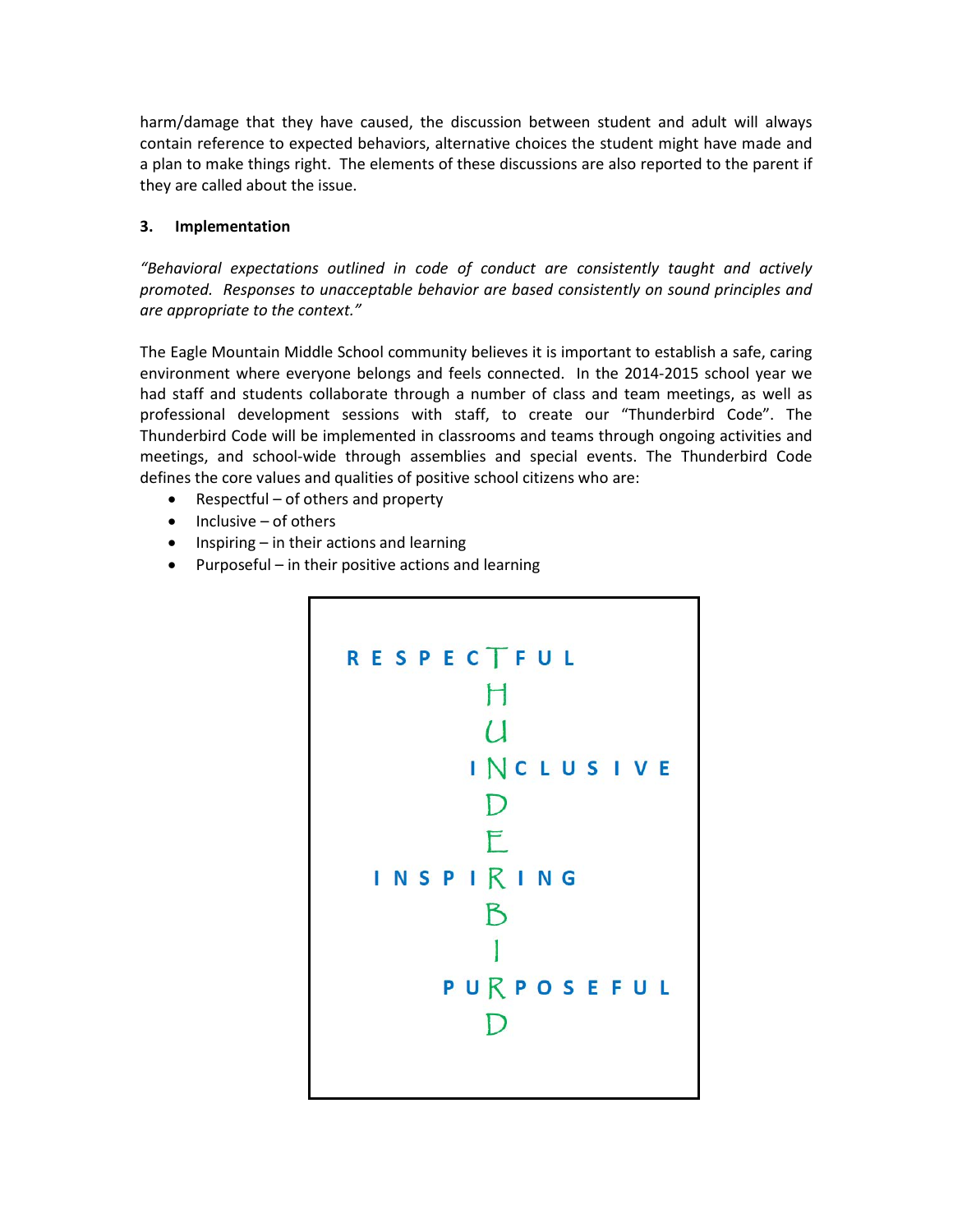Our code of conduct applies to all members of the Eagle Mountain Middle community. We use our code to model, teach and encourage positive behavior. We also acknowledge that preadolescence is a busy, active time of growth and development as children become teenagers. Young adolescents at this stage, where they are experiencing their first tastes of independence, will make mistakes and errors in judgment and will encounter peer conflict. We see our job, as a school community, is to work with our students, both victims and offenders, to address the harm that was done and facilitate a timely and mutually agreeable resolution. Using a restorative justice approach, we find that all involved parties benefit from this proactive method of addressing conflicts in a respectful and effective manner.

Behavior expectations are consistently modeled, taught and actively promoted throughout the school. At the beginning of each year, teachers take time to teach expected behavior. During the year, teachers and other staff take different focuses in response to identified needs throughout the school. Such a focus could be school-wide or by grade, depending on the issues identified. Aspects of self-regulation, appropriate specifically to children during the rapidly changing middle years are introduced and integrated into all school activities.

All staff model socially responsible behavior and they make their presence felt around the school during breaks. Adults are in constant communication with students to encourage social responsibility and self-regulation, and they communicate with their classes to emphasize points they feel need to be made on a wider scale.

We utilize our leadership students known as "school ambassadors", and all students in general, to model and encourage the creating and maintaining of a peaceful school environment. Considerable time and energy is spent inviting all students to participate in and join in one or more of the many extra-curricular teams, clubs and activities offered by the school, to increase their connectedness and sense of belonging. Teams focus on creating that unique sense of belonging to a TEAM, especially during September, but also throughout the whole year.

Other parts of our implementation plan include anti-bullying initiatives, in combination with social emotional learning. Students and parents alike benefit from an understanding of the differences between, and the overlap between peer conflict, mean behavior and bullying (our district has provided a bulletin that addresses this).

Our school goal for 2015-2016 was focused on developing a Growth Mindset. Specifically our goal was to investigate: "How will teaching a growth mindset perspective continue to develop and enhance all students' learning?" With the motto, "Effort does lead to success." Over the course of this year, staff noted a shift in their students' thinking abilities as the students began to meet challenges and look for ways to continue on in their learning rather than simply giving up. The language and thinking around "learning from mistakes" has become an integral part of our school culture and regular classroom conversations. For 2016-2017 our new goal, as outlined in our Action Plan for Learning (APL), will also contribute to deeper learning and developing positive school culture. The goal will have us teaching all students about developing deeper mathematical thinking. Specifically we want to know: "How can we better prepare students to understand the mathematical information presented to them about the world and use that information to further drive their thinking?" We believe this will further enhance both their overall social emotional well-being and academic learning.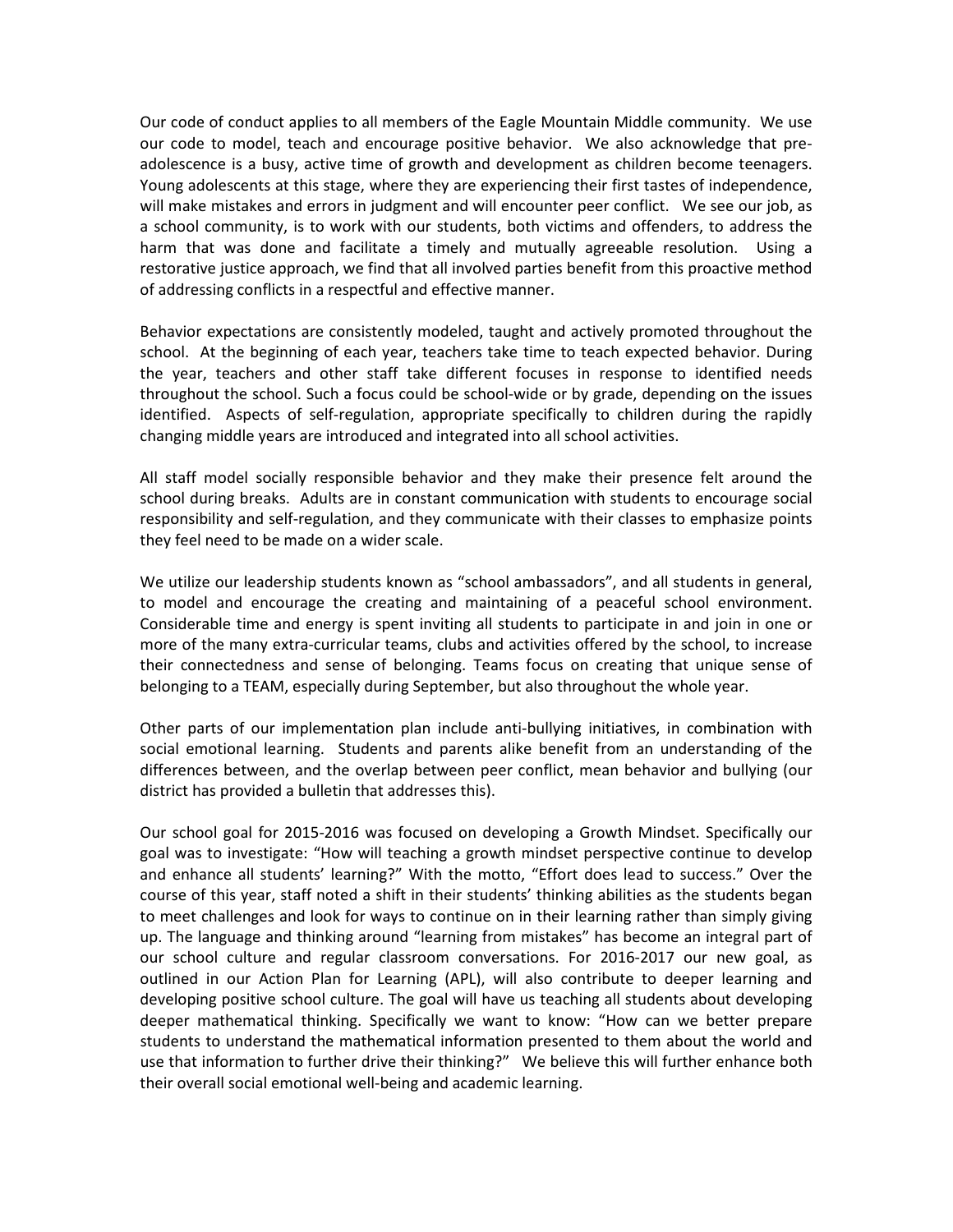#### **4. Monitoring and Review**

**"***Conduct is continuously monitored to ensure code reflect current and emerging situations and are contributing to school safety."*

*"Codes of Conduct are reviewed and improved in light of evidence gathered and/or relevant research, and are revisited as part of a regular cycle of policy review."*

The Principal, Vice Principal, the PAC, and the staff will review the Code of Conduct yearly in order to monitor its efficacy. Enrolling classroom teachers will go through a similar process involving consultation with students in homeroom classes. As a result of this consultative process, it will be determined whether any part of the school policy around conduct, behavior and response requires review, including: the Code of Conduct itself, and the communication strategies.

We will continue to monitor student behavior using a variety of methods such as performance standards, and anecdotal data. Both Ministry and school-based parent satisfaction surveys will yield a further source of information.

#### **5. Alignment**

**"***Codes of Conduct are compatible between schools in the community and across elementary, middle and secondary levels."*

The Eagle Mountain Middle Code of Conduct is closely aligned with the Codes of our elementary and secondary schools. Discussions were held with both groups prior to implementation in 2005. These discussions took place at District administrator meetings, as well as at regular "breakfast" meetings with the elementary schools. As well in the 2014-2015 school year copies of the Codes of Conduct from all levels from our family of schools were obtained and analyzed to ensure consistency in language and expectations.

#### **6. Standards**

#### **Purpose**

The purpose of this Code of Conduct is to:

- Establish and maintain a safe, caring and orderly environment for a positive learning and teaching climate
- To establish and maintain appropriate balances among individual and collective rights, freedoms and responsibilities
- Outline and clarify school expectations and acceptable student conduct at school, on the way to and from school, and while attending any school function or activity at any location
- Ensure a positive human rights environment that cherishes openness, diversity, fairness, and equity
- Encourage thoughtful and reflective citizenship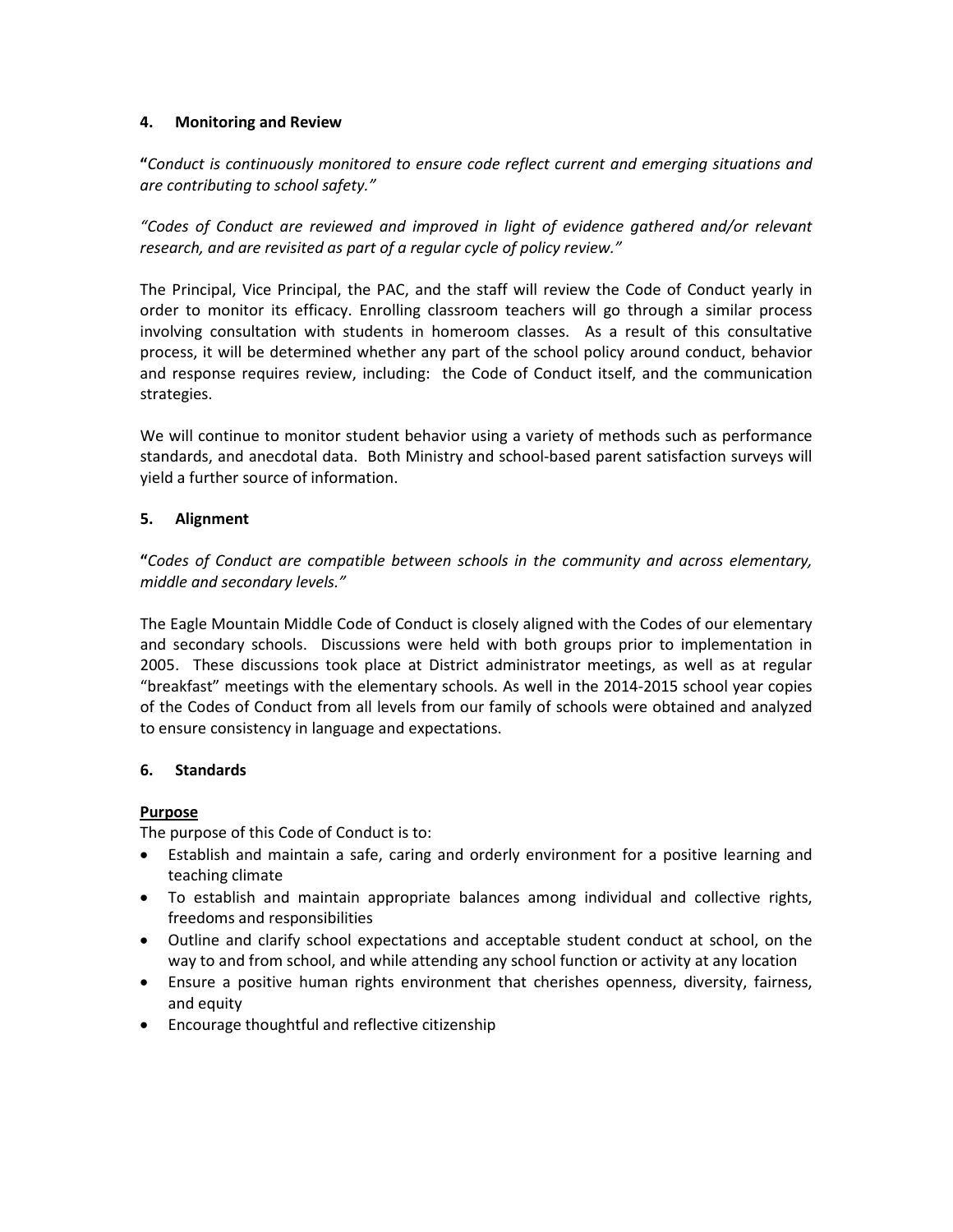# **Conduct Expectations**

# *Acceptable conduct is demonstrated by:*

- Respecting oneself, others and the environment
	- o *Caring for and including others*
	- o *Respecting and accepting all members of our school community*
	- o *Respecting and caring for property*
	- o *Cleaning up after yourself and others on the school property*
	- o *Dressing appropriately for a learning environment*
	- o *Believing in yourself*
- Engaging in responsible behavior in all learning and school activities
	- o *Attending class regularly*
	- o *Participating fully in the learning and being prepared for class*
	- o *Completing all assignments*
	- o *Using good manners and common sense*
- Helping to ensure the school environment is a safe and caring place for all to learn
	- o *Being a respectful participant*
	- o *Working cooperatively with others*
	- o *Being accepting of others' abilities and ideas*
- Informing an adult of an unsafe individual or behavior in a timely manner and in advance, if possible, for example, incidents of:
	- o *Fighting*
	- o *Bullying*
	- o *Harassment*
	- o *Intimidation*
- Acting in a manner that brings credit to the school

#### *Unacceptable conduct is demonstrated by behaviors that***:**

- Interfere with the learning and teaching environment
- Create an unsafe or dangerous learning environment
- Demonstrate bullying, harassment, intimidation or exclusion, such as:
	- o *Physical or verbal bullying such as putdowns, name calling, gestures or actions*
	- o *Cyber bullying, such as harassing, insulting or intimidating others through the use of technology such as computers, the internet, email, text messaging, cellular telephone, chat rooms or the like – students may be subject to discipline for on or off campus misuse of technology or any other conduct if it negatively impacts on the school environment*
	- o *Students shall not discriminate against others on the basis of the race, religion, sex, or sexual orientation, or disability, or for any other reason as set out in the Human Rights Code of British Columbia, nor shall a student publish or display anything that would indicate the intention to discriminate against another, or expose them to contempt or ridicule, on the basis of any such grounds; and*
	- o *Touching or teasing any person who does not want it (all people have the right not to be touched, teased or humiliated)*
- Are acts of retribution towards someone who reported unsafe or violent incidents
- Are illegal, such as:
	- o *Possession, use or distribution of illegal or restricted substances (tobacco, drugs, alcohol, fireworks of any kind, lighters, electronic cigarettes, etc.)*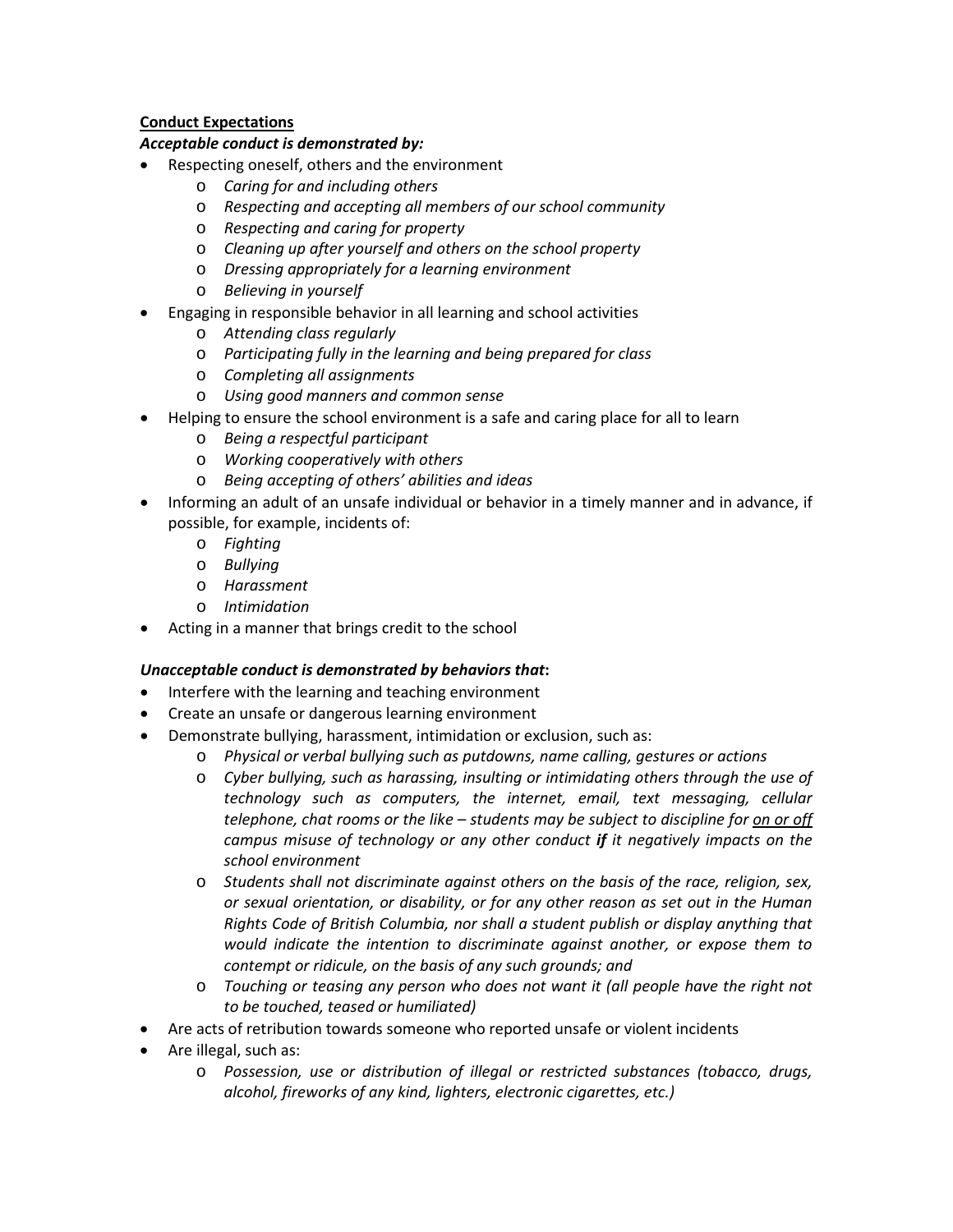- o *Possession or use of any weapons*
- o *Theft of or damage to property*
- \* The behaviors cited are intended as examples only and are not an all-inclusive list.

\* Students may be subject to discipline under the school and/or District Code of Conduct for any conduct which has the effect of negatively impacting the school environment, whether the conduct occurs on or off School District property, at a school sponsored function or activity, or otherwise.

# **Rising Expectations**

Eagle Mountain Middle students are expected to learn and to mature and progress from grade 6 to 8 and should:

- Model positive behaviors for their peers and younger students
- Support and reinforce appropriate behaviors with themselves and others (self-regulation)
- Assist in peaceful resolutions to problems and seek adult help regarding unacceptable conduct
- Demonstrate increased self-control and implement conflict resolution strategies

#### **Consequences**

Consequences will be applied to unacceptable student conduct, and will be implemented based on the severity and frequency of the behavior, as well as on the age and maturity of the students. Progressive discipline methods will be implemented to alter the inappropriate and/or unsafe behavior. Consequences and support will be preventative and restorative, whenever possible and appropriate. Some of these methods could include one or more of the following:

- Students completing reflective behavior sheets that include an opportunity to create a plan to restore the harm caused by the behavior
- Students participating in meaningful consequences for the unacceptable behavior
- Face to face meetings to address the harm done
- Small group or classroom circles to restore equity, balance and respect
- School or community counseling
- Conflict resolution strategies
- Informal suspension or "time-outs" at school or at home
- Community service
- Partial day school programs
- Behavior plans
- Formal suspension: District Code of Conduct suspension process Level I, II or III (for serious or dangerous behaviors)

\*Special considerations may apply to the imposition of consequences on students with special needs if the student is unable to comply with this Code of Conduct due to a disability of an intellectual, physical, sensory, emotional, or behavioral nature.

#### **Parent Notification**

Due to the nature of the unacceptable behavior the school staff will contact the following people:

- Parents of student offenders in incidents of bullying, harassment or illegal activity
- Parents of student offenders who interfere with the learning of others, or who show disrespect to others or to the school/learning environment